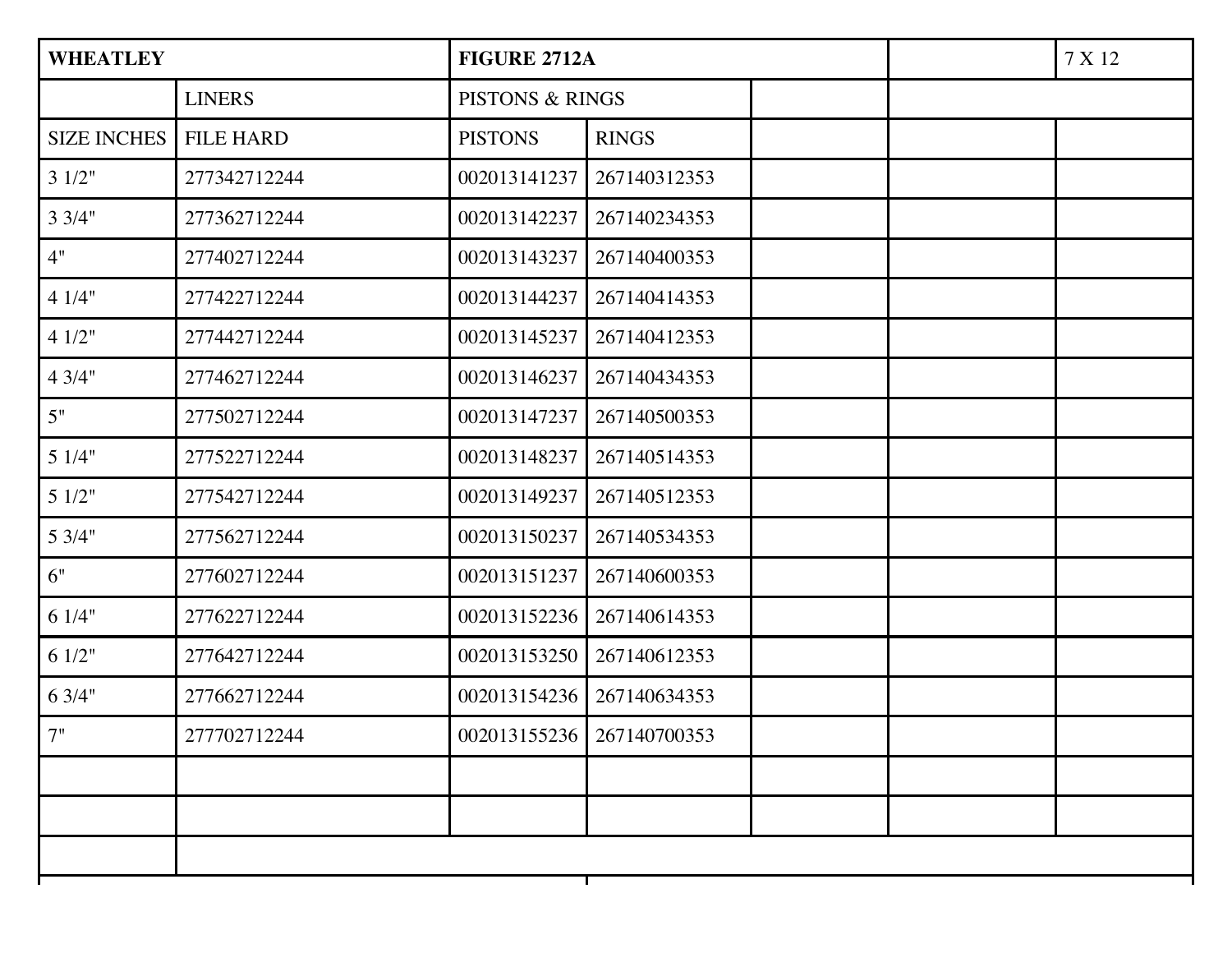| VALVES, SEATS, SPRINGS & INSERTS        |                           |                   | <b>GASKETS &amp; ROD PACKING</b> |                                         |              |                                      |                 |  |
|-----------------------------------------|---------------------------|-------------------|----------------------------------|-----------------------------------------|--------------|--------------------------------------|-----------------|--|
|                                         | <b>WING GUIDED</b>        |                   | <b>SILVER TOP</b><br>(2)         |                                         |              |                                      |                 |  |
| <b>VALVE</b><br><b>ASSEMBLY</b>         | 998002712081              |                   |                                  | <b>VALVE COVER</b>                      | 204000049206 | <b>STUFFING BOX</b><br><b>GASKET</b> | 001010143200    |  |
| <b>VALVE</b><br><b>BODY</b>             | 002005963220              |                   |                                  | <b>CYLINDER</b><br><b>HEAD</b>          | 204000157206 |                                      |                 |  |
| <b>VALVE</b><br><b>SEAT</b>             | 001005747220              |                   |                                  | <b>LINER SEAL</b>                       |              |                                      |                 |  |
| <b>SPRING</b>                           | 001008835362              |                   |                                  | <b>ROD PACKING</b>                      | 001013382999 |                                      |                 |  |
|                                         |                           |                   |                                  | <b>WIPER BOX</b><br><b>SEAL</b>         | 205000030207 |                                      |                 |  |
|                                         |                           |                   |                                  | <b>WIPER BOX</b><br><b>PACKING</b>      | 001011591999 |                                      |                 |  |
|                                         |                           |                   |                                  | <b>STUFFING BOXES &amp; ACCESSORIES</b> |              |                                      |                 |  |
|                                         |                           |                   |                                  | <b>STUFFING BOX</b>                     | <b>GLAND</b> | <b>LANTERN RING</b>                  | <b>FOLLOWER</b> |  |
| LINER & SEAT PULLER ASSEMBLIES          |                           |                   | 001002410350                     | 001002367350                            | 001003875302 | 001003876302                         |                 |  |
| <b>PULLER</b><br><b>ASSEMBLY</b><br>(1) |                           |                   |                                  | <b>WIPER BOX GLAND</b>                  |              |                                      |                 |  |
| <b>SIZE INCHES</b>                      |                           |                   |                                  |                                         |              |                                      |                 |  |
| <b>LINER</b><br><b>PULLER</b>           |                           |                   |                                  |                                         |              |                                      |                 |  |
|                                         |                           |                   |                                  |                                         |              |                                      |                 |  |
|                                         | PISTON RODS & ACCESSORIES |                   |                                  |                                         |              |                                      |                 |  |
|                                         |                           | <b>DICTOM DOD</b> |                                  |                                         |              |                                      |                 |  |